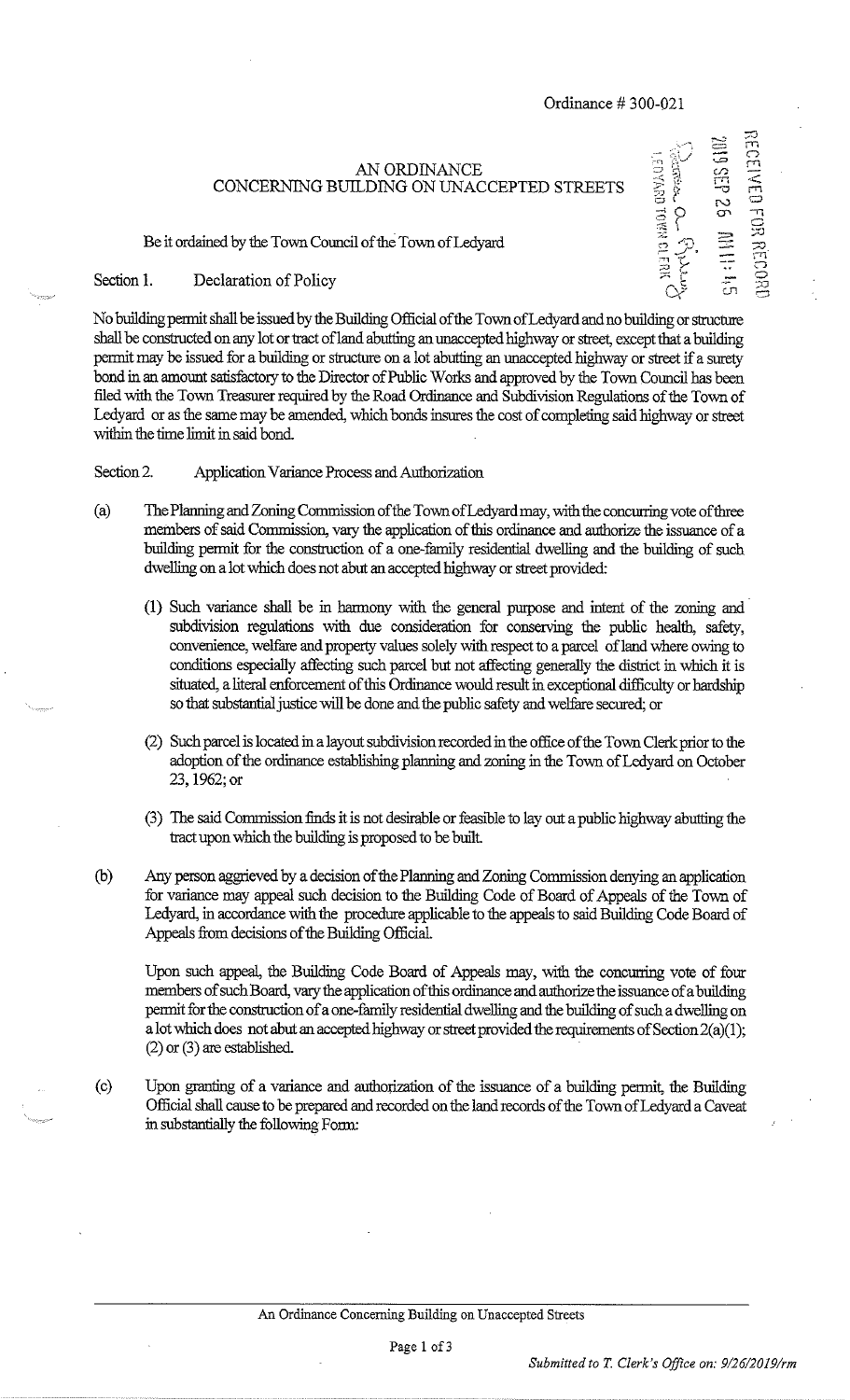## *"CAVEAT*

*Property owned by: Location:* 

*This is to certify that on (l\_a\_te) a authorization was granted for the for the issuance of a building permit for the construction of a one-family residential dwelling and the building of such a dwelling on the following described premises:* 

## *(Describe the Lot)*

*The said lot does not abut an accepted highway or street The Town of.Ledycrrd assumes no responsibility far the accepting or maintain any unaccepted highway or street upon which the lot abuts nor does the Town of Ledyard assume any responsibility for assuring adequate access to said lot for the purpose of fire protection or other public sofa)) measures.* 

*Dated at Ledyara Connecticut this day of Year* 

*Building Official"* 

Section 3. Farm Accessory Buildings

This Ordinance shall not apply to a permit for the construction of farm accessory buildings which are not a violation of the zoning or building regulations of the Town of Ledyard or the alterations or remodeling of an existing residence or accessory building.

Section 4. Violations

Any building erected in violation of this Ordinance shall be deemed an unlawful structure and the Town of Ledyard may bring action to enjoin the erection of such structures or cause it to be vacated or removed. Any person., firm or corporation erecting a building in violation of this Ordinance may be fined not more than two hundred dollars (\$200.00) for each building or structure so erected in addition to the relief herein otherwise granted to the Town of Ledyard.

Section 6. Severability

If any section, or part of a section, of this Ordinance shall be held by a court of competent jurisdiction to be invalid, such holding shall not be deemed to invalidate the remaining provisions hereof.

Section 7. Effective Date

Adopted: January 22, 1975

Effective Date: February 15, 1975

Renumbered by the Ledyard Town Council on:: September 25, 2019

nda C, Vein Davis, Chairman B. Allyn, III Mayor atwieren Patricia A. Riley, Town Cle